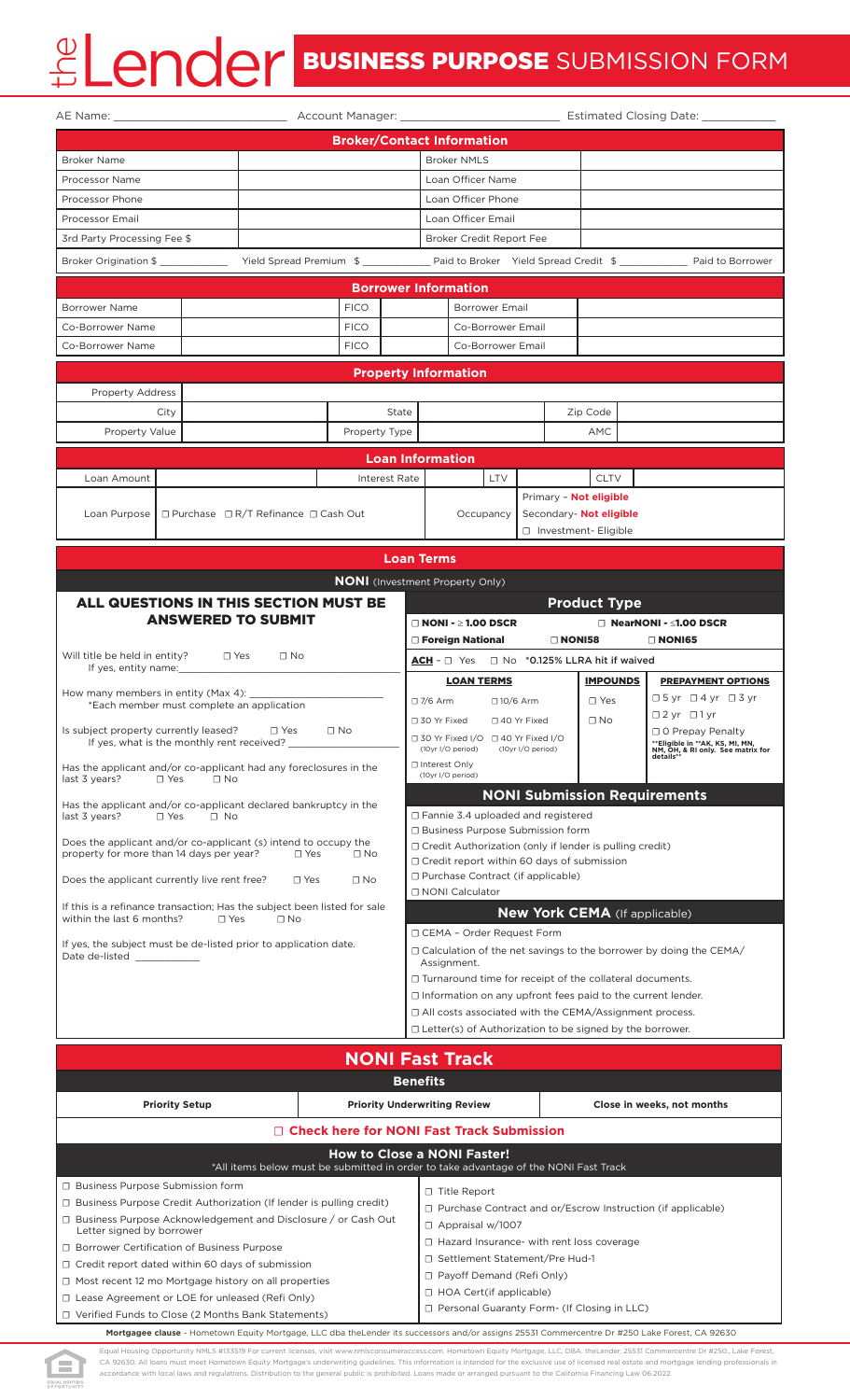## $\triangleq$  ender

## **BUSINESS PURPOSE CASH OUT LETTER**

Date: Borrower(s) Name: Borrower(s) Address: Loan No: Property Address:

Borrower or its members ("Borrower") hereby warrants and represents that they wish to continue with the loan application, that the loan is for commercial purposes and not consumer purposes, and that the loan proceeds are intended to be used and shall be used for commercial purposes only, not for personal, family or household purposes. Borrower also represents that none of the properties securing the loan is currently occupied by Borrower as their primary residence or vacation home, but instead all properties are leased or intended to be leased or occupied by an entity or person other than Borrower, and that Borrower shall not occupy or reside in any of the properties during the term of the loan.

Borrower's purpose in applying for the loan is to use the proceeds of the loan for:

Because the loan would be made exclusively for commercial purposes as noted immediately above, laws applicable to consumer purpose loans, such as the following laws, are not applicable to the loan: Truth in Lending Act (15 U.S.C. § 1601 *et seq*.), Real Estate Settlement Procedures Act (12 U.S.C. § 2601 *et seq*.), Gramm‐Leach Bliley Act (15 U.S.C. §§ 6802–6809), Secure and Fair Enforcement Mortgage Licensing Act (12 U.S.C. § 5101 *et seq*.), and Homeowners Protection Act (12 U.S.C. § 4901 *et seq*.).

\_\_\_\_\_\_\_\_\_\_\_\_\_\_\_\_\_\_\_\_\_\_\_\_\_\_\_\_\_\_\_\_\_\_\_\_\_\_\_\_\_\_\_\_\_\_\_\_\_\_\_\_\_\_\_\_\_\_\_\_\_\_\_\_\_\_\_\_\_\_\_\_\_\_\_\_\_\_\_\_\_\_\_\_ \_\_\_\_\_\_\_\_\_\_\_\_\_\_\_\_\_\_\_\_\_\_\_\_\_\_\_\_\_\_\_\_\_\_\_\_\_\_\_\_\_\_\_\_\_\_\_\_\_\_\_\_\_\_\_\_\_\_\_\_\_\_\_\_\_\_\_\_\_\_\_\_\_\_\_\_\_\_\_\_\_

By signing below Borrower hereby confirms that they have read and understand the Borrower Certification of Business Purpose, that the information providedinconnection with obtaining the loan is complete and accurate as of the date above, and that the Properties are non-owner occupied investment properties.

Borrower(s):

(Signature) (Date) (Signature) (Date)

(Type/Print Name) (Type/Print Name)

(Signature) (Date) (Signature) (Date)

(Type/Print Name) (Type/Print Name)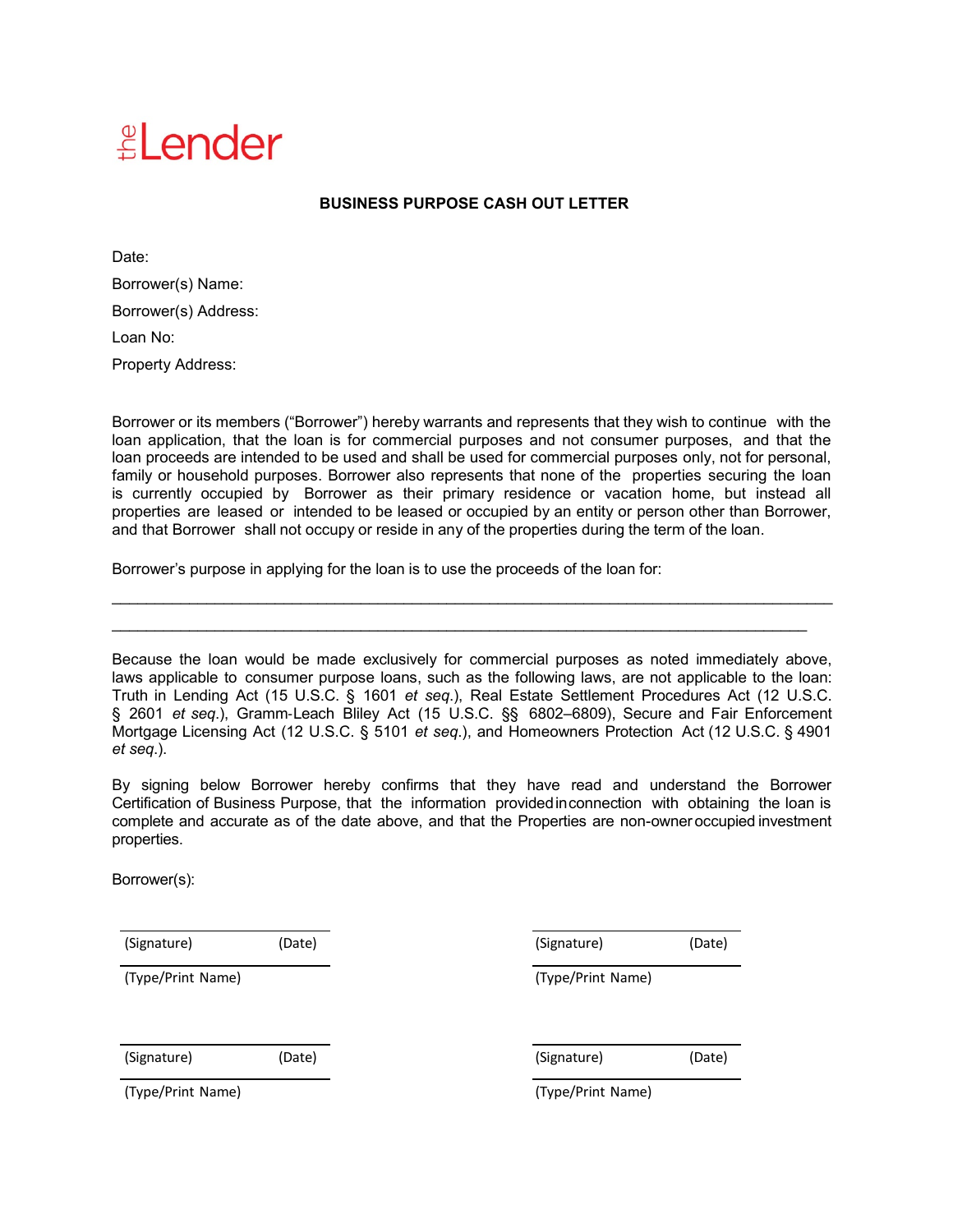## $\mathbb{E}$  ender

GUARANTY

| )(called "Guarantor" and collectively called "Guarantors"), are substantially financially or otherwise interested in                                               |                                                                         |  |
|--------------------------------------------------------------------------------------------------------------------------------------------------------------------|-------------------------------------------------------------------------|--|
|                                                                                                                                                                    | ] (the "Property"), and [___________________________] Limited Liability |  |
| Company/Corporation (herein called "Borrower"), the maker of the Borrower's Note in the principal amount of                                                        |                                                                         |  |
|                                                                                                                                                                    |                                                                         |  |
| successors and assigns (herein called the "Note"), and it will be of substantial economic benefit to the                                                           |                                                                         |  |
| Guarantors, and each of them, for the Borrower to execute and deliver the Note and borrow the principal sum                                                        |                                                                         |  |
| evidenced thereby and secured by the Mortgage, Deed of Trust or Security Deed therein described (herein called                                                     |                                                                         |  |
| the "Security Instrument"). The Note and the Security Instrument, together with all riders thereto, are collectively<br>referred to herein as the "Loan Documents" |                                                                         |  |

WHEREAS, as a condition to making the Note to Borrower, Lender requires that Guarantor execute this Guaranty.

NOW, THEREFORE, in consideration of the premises and mutual covenants set forth herein,, and for other good and valuable considerations, the receipt and sufficiency of all of which are hereby acknowledged, and in order to induce any person or persons who may be and become the holder of the Note to accept the same, the Guarantors, and each of them, hereby jointly and severally agree as follows:

1. The Guarantors, and each of them, hereby jointly and severally, unconditionally, absolutely and irrevocably guarantee, for the benefit of each and every present and future holder or holders of the Note (all herein called the "Obligees"), the full and prompt payment and performance when due, whether at maturity or earlier, by reason of acceleration or otherwise, and at all times thereafter of:

- a. the principal of, interest on, and all other amounts due at any time under the Note or any other Loan Document, including prepayment penalties, late payment charges, interest charge at the default rate (if applicable), and accrued interest as provided in the Loan Documents, advances, costs and expenses to perform the obligations of Borrower or to protect the Property or the security of the Security Instrument;
- b. the payment and performance of all other obligations (including indemnity obligations) of Borrower under the Loan Documents;
- c. all expenses and costs, including reasonable attorneys' fees and expenses, fees and out-of- pocket expenses of expert witnesses and costs of investigation, incurred by Lender as a result of any Event of Default under the Loan Documents or in connection with efforts to collect any amount due under the Loan Documents, or to enforce the provisions of the Loan Documents, including those incurred in postjudgment collection efforts and in any bankruptcy or insolvency proceeding or any judicial or non-judicial foreclosure proceeding or other exercise by lender of its rights and remedies under any Loan Document (a "Foreclosure Event"), including any action for relief from the automatic stay of any bankruptcy proceeding or Foreclosure Event, to the extent permitted by law; and
- d. all costs and expenses, including reasonable fees and out-of-pocket expenses of attorneys and expert witnesses, incurred by Obligee in enforcing its rights under the Guaranty (1a., 1b., 1c. and 1d. collectively are herein defined as "Indebtedness Hereby Guaranteed").

2. This Guaranty shall be a continuing guaranty, shall be binding upon the Guarantors, and each of them, jointly and severally, and upon their respective heirs, administrators, successors, legal representatives and assigns, and shall remain in full force and effect, and shall not be discharged, impaired or affected by (i) the existence or continuance of any obligation on the part of the Borrower on or with respect to the Indebtedness Hereby Guaranteed, or any obligation under the Note, the Security Instrument or any other Loan Document, or under this Guaranty (collectively, the "Obligations"); (ii) the power or authority (or any lack thereof) of the Borrower to issue the Note or to execute, acknowledge or deliver the Note or the Security Instrument or any other Loan Document; (iii) the validity or invalidity of the Note or the Security Instrument or any other Loan Document; (iv) any defense whatsoever that the Borrower may or might have to the payment of the Indebtedness Hereby Guaranteed or to the performance or observance of any of the terms, provisions, covenants and agreements contained in the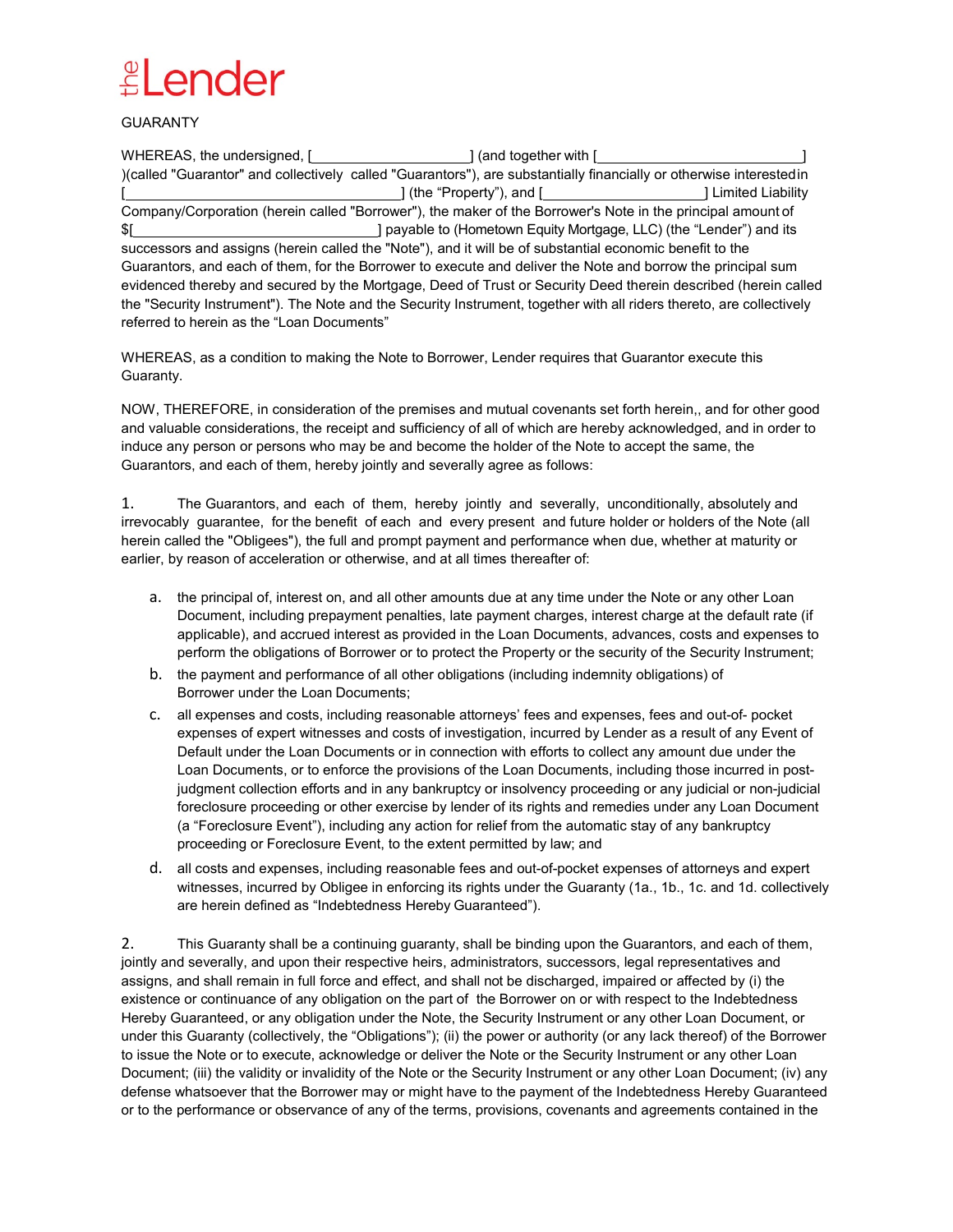Note or the Security Instrument or other Loan Document; (v) any limitation or exculpation of liability on the part of the Borrower; (vi) the existence or continuance of the Borrower as a legal entity; (vii) the transfer by the Borrower of all or any part of the Premises referred to in the Security Instrument (herein called the "Premises") to any other corporation, person or entity; (viii) any sale, pledge, surrender, indulgence, alteration, substitution, exchange, change in, increase in, extension, modification or other disposition of any of the Indebtedness Hereby Guaranteed or Obligations, all of which the Obligees are hereby expressly authorized to make from time to time without notice to the Guarantors or any of them, or to anyone; (ix) the acceptance by the Obligees, or any of them, of any security for, or other guarantees upon, all or any part of the Indebtedness Hereby Guaranteed or Obligations; (x) any failure, neglect or omission on the part of the Obligees, or any of them, to realize or protect any of the Indebtedness Hereby Guaranteed or any collateral or security therefor, or to exercise any lien upon or right or appropriation of any moneys, credits or property of the Borrower toward the liquidation of the Indebtedness Hereby Guaranteed or any application of payments or credits thereon; (xi) any right, claim or offset which Guarantors may have against Borrower; or (xii) any defense (other than the payment of the Indebtedness Hereby Guaranteed and performance of the Obligations in accordance with its terms) that the Guarantors, or any of them, may or might have to their respective undertakings, liabilities and obligations hereunder, each and every such defense being hereby waived by the Guarantors and each of them; it being understood and agreed that this Guaranty, and the undertakings, liabilities and obligations of the Guarantors, and each of them, hereunder, shall not be affected, discharged, impaired or varied by act, omission or circumstance whatsoever (whether or not specifically enumerated above) except the due and punctual payment of the Indebtedness Hereby Guaranteed and performance of the Obligations, and then only to the extent thereof.

The Obligees shall have the exclusive right to determine how, when and what application of payments and credits, if any, shall be made on the Indebtedness Hereby Guaranteed or the Obligations, or any part thereof; and in order to hold the Guarantors, or any of them, liable hereunder, there shall be no obligation on the part of any Obligee, or anyone, at any time, to proceed against the Borrower, its properties or estates, or to proceed against any other Guarantor, or to resort to any collateral, security, property, liens or other rights or remedies whatsoever.

3. The death of any Guarantor shall not terminate this Guaranty as to any surviving Guarantor, and shall not terminate this Guaranty as to the estate of the deceased Guarantor.

4. The Obligees, or any of them, shall have the right to enforce this Guaranty against any Guarantor for and to the full amount of the Indebtedness Hereby Guaranteed, with or without enforcing or attempting to enforce this Guaranty against any other Guarantor or any security for the obligation of any of them, and whether or not proceedings or steps are pending or have been taken or have been concluded to enforce or otherwise realize upon the obligation or security of the Borrower or any other Guarantor; and the payment of any amount or amounts by any Guarantor, pursuant to his obligation hereunder, shall not in any way entitle such Guarantor, either at law, in equity or otherwise, to any right, title or interest (whether by way of subrogation or otherwise) in and to any of the Indebtedness Hereby Guaranteed, or any principal or interest payments theretofore, then and thereafter at any time made by the Borrower on the Indebtedness Hereby Guaranteed, or made by anyone on behalf of the Borrower, or in and to any security therefor, unless and until the full amount of the Indebtedness Hereby Guaranteed has been fully paid.

5. No release or discharge of any Guarantor shall release or discharge any other Guarantor unless and until all of the Indebtedness Hereby Guaranteed shall have been fully paid and discharged and all Obligations shall have been fully performed; and the failure or refusal of any Guarantor named herein to execute this Guaranty shall not release, affect or reduce the liability of any otherGuarantor.

6. No act of commission or omission of any kind, or any time, on the part of any Obligee, in respect to any matter whatsoever, shall in any way affect or impair this Guaranty; and time is of the essence hereof.

7. All diligence in collection or prosecution, and all presentment, demand, protest and/or notice, as to any of the Guarantors, of dishonor and of default and of non- payment and of the creation and existence of any and all of the Indebtedness Hereby Guaranteed or of performance or non- performance of any Obligation, and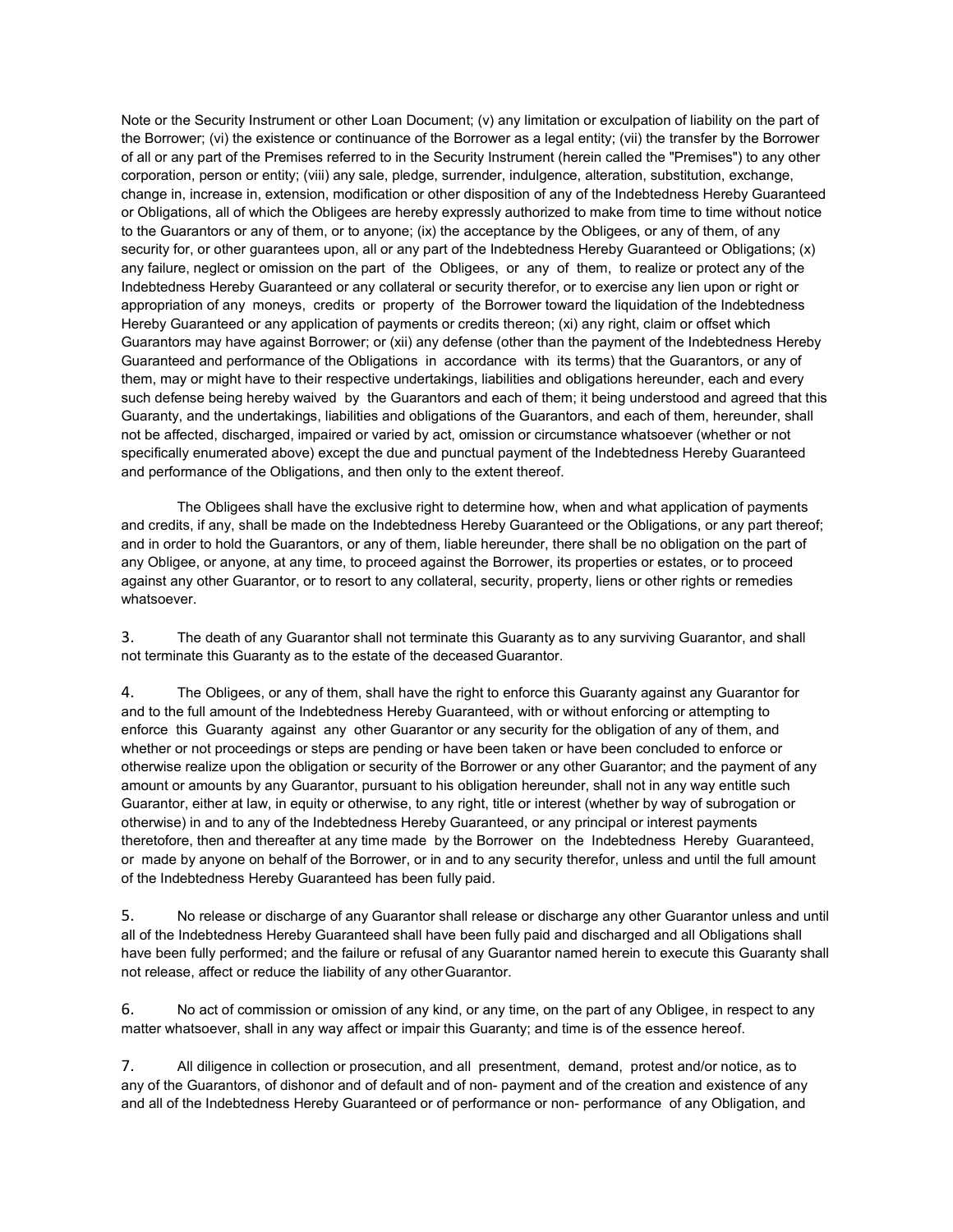of any security and collateral therefor, and of the acceptance of this Guaranty, and of any and all extensions of credit and indulgence hereunder, are expressly waived by the Guarantors, and each of them.

8. Any Obligee may, without any notice whatsoever to anyone, sell, assign or transfer all or any part of the Indebtedness Hereby Guaranteed, or grant participations in the Indebtedness Hereby Guaranteed, and in any and every such event, each and every immediate and successive assignee, transferee, holder of or participant in all or any part of the Indebtedness Hereby Guaranteed shall have the right to enforce this Guaranty by suit or otherwise, for the benefit of such assignee, transferee, holder or participant, as fully as if such assignee, transferee, holder or participant were herein by name specifically given such rights, powers and benefits.

9. This Guaranty, and each and every part hereof, shall be binding upon the Guarantors, and each of them, jointly and severally, and upon the heirs, administrators, legal representatives, successors and assigns of each of the Guarantors, and shall inure to the pro rata benefit of each and every future holder of the Note or any interest in the Indebtedness Hereby Guaranteed.

10. The delivery of the Note for value to any person shall, without more, constitute conclusive evidence of the acceptance hereof, and of the reliance hereon by each and every from time to time holder of the Note or any interest in the Indebtedness Hereby Guaranteed.

11. Guarantor acknowledges and agrees that Obligee is authorized to obtain a credit report (if applicable) on Guarantor at any time

12. As used herein, the masculine gender shall include the feminine, and the singular case shall include the plural and the plural the singular, wherever the same may be applicable.

13. The obligation and liability of each Guarantor shall for all purposes be a joint and several obligation and liability for all of the Indebtedness Hereby Guaranteed.

14. Notwithstanding any modification, discharge or extension of the Indebtedness Hereby Guaranteed or any amendment, modification, stay or cure of the Obligees' rights under the Note, Security Instrument or other Loan Document which may occur in any bankruptcy or reorganization case or proceeding affecting the Borrower, whether permanent or temporary, and whether or not assented to by the Obligees, the Guarantors hereby agree that they shall be obligated hereunder to pay the Indebtedness Hereby Guaranteed and discharge the other Obligations in accordance with the terms of the Note, Security Instrument and other Loan Documents and the terms of this Guaranty as in effect on the date hereof.

15. Each Guarantor understands and acknowledge that by virtue of this Guaranty such Guarantor has specifically assumed any and all risks of a bankruptcy or reorganization case or proceeding affecting the Borrower; and, as an example and not by way of limitation, a subsequent modification of the Note, Security Instrument or other Loan Documents in any reorganization case concerning the Borrower shall not affect the obligation of such Guarantors to pay the Note and all other Indebtedness Hereby Guaranteed and to perform and observe all obligations in accordance with theoriginal terms thereof.

16. Each Guarantor hereby agrees that if at any time all or any part of any payment theretofore applied by any of the Obligees to any Indebtedness Hereby Guaranteed is rescinded or returned by any of the Obligees for any reason whatsoever (including, without limitation, the insolvency, bankruptcy, liquidation or reorganization of any party), the Indebtedness Hereby Guaranteed shall, for the purposes of this Guaranty, be deemed to have continued in existence to the extent of such payment, notwithstanding such application by any of the Obligees, and this Guaranty shall continue to be effective or be reinstated, as the case may be, as to the Indebtedness Hereby Guaranteed, all as though such application by any of the Obligees had not been made.

17. Guarantors each hereby acknowledge that the transactions relating to the Indebtedness Hereby Guaranteed, the Loan Documents and this Guaranty were negotiated in the State of North Carolina, County of Mecklenburg (the "Applicable County") and that this Guaranty shall be interpreted under and governed by the laws of the State of North Carolina.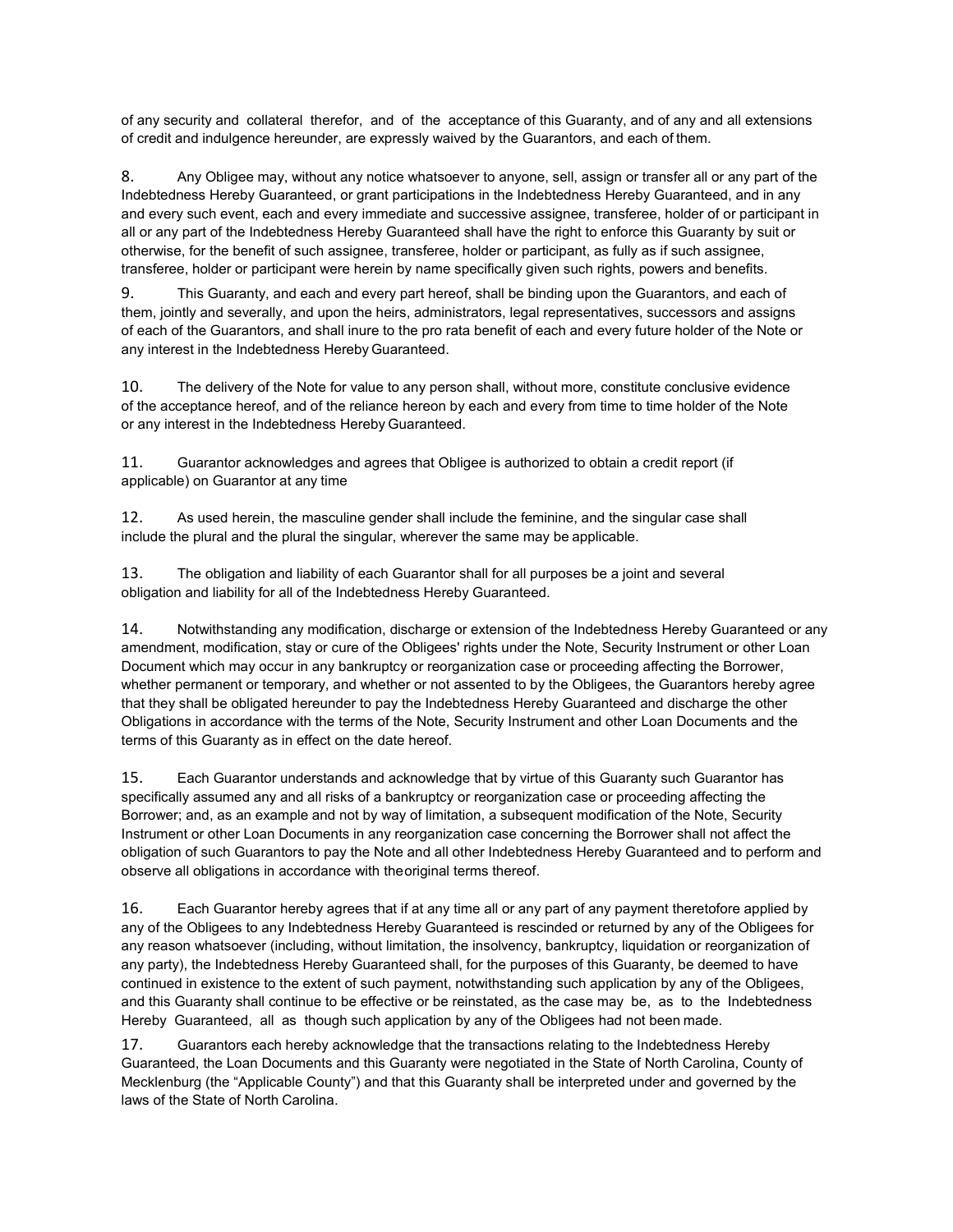18. The Guarantors each hereby acknowledge and agree that for all purposes hereof all actions or proceedings in any way, manner or respect arising out of or relating to this Guaranty and the transactions contemplated herein (herein generally called "Litigation"), shall be litigated only in courts having situs in the Applicable County or in Federal Court in the District in which the Applicable County is located. The Guarantors and each of them hereby consent and submit to the jurisdiction of any local or State court located within the Applicable County or any Federal Court in the District in which the Applicable County is located. The Guarantors and each of them hereby waive any right they or any of them may have to transfer or change the venue of any Litigation brought against Guarantors or any of them. The Guarantors and each of them hereby irrevocably waive the right to trial by jury with respect to any Litigation.

19. It shall be an Event of Default under this Guaranty and under the other Loan Documents in the event that: any Guarantor shall be dissolved, die or be adjudged legally incompetent and either (i) substitute collateral, or (ii) a replacement guarantor with sufficient creditworthiness to support the obligations, that is acceptable to Obligees in Obligees' sole discretion, is not found within sixty (60) days of said guarantor's dissolution, death or having been adjudged legally incompetent; or

20. This Guaranty may be executed in separate counterparts and such counterparts, taken together, shall constitute a fully executed and enforceable Guaranty.

21. If any one or more of the provisions or terms of this Guaranty shall be held invalid, pursuant to applicable state law or otherwise, then such provisions or terms shall be deemed severable from the remaining terms of this Guaranty and shall in no way affect the validity or enforceability of the other provisions of this Guaranty, and only the enforceable terms of this Guaranty shall survive.

21. Guarantor acknowledges, represents and warrants that:

- a. it understands the nature and structure of the transactions contemplated by this Guaranty and the other Loan Documents;
- b. it is familiar with the provisions of all of the documents and instruments relating to such transactions;
- c. it understands the risks inherent in such transactions, including the risk of loss of all or any part of the Property or of the assets of the Guarantor;
- d. it has had the opportunity to consult counsel;
- e. it has not relied on Lender or any Obligee for any guidance or expertise in analyzing the financial or other consequences of the transactions contemplated by this Guaranty or any other Loan Document or otherwise relieved on Lender or any Obligee in any manner in connection with interpreting, entering into or otherwise in connection with this Guaranty, any other Loan Document or any of the matters contemplated hereby or thereby.